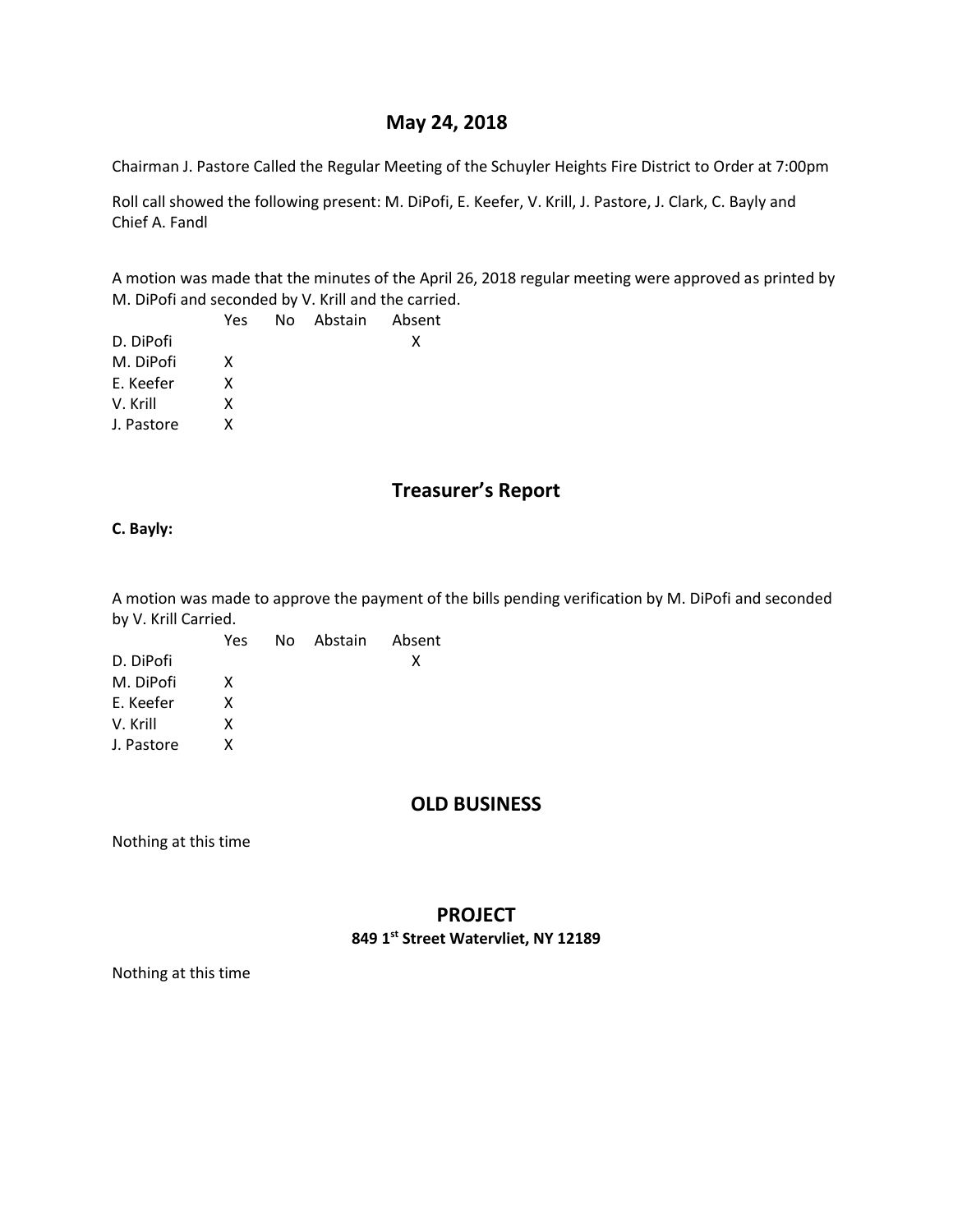# **NEW BUSINESS**

Quotes for kitchen appliances to fit under the hood to pass inspection. The board received 2 quotes for some new appliances first quote from the and B&G food service equipment and supplies and the  $2^{nd}$ quote from Saratoga restaurant equipment sales. We are still waiting on  $3<sup>rd</sup>$  quote so we can discuss our options, we are looking at a convection oven, a 60-inch range with 2 ovens and a griddle. The 2 quotes we have will be with our minutes.

# **CHIEF'S REPORT**

#### **See report on file with quotes:**

Chief Fandl discussed the CP Rail training at Illinois fire Institute and about the transportation prices that he has supplied and stated that the prices will change in these as time goes on. Course will be held at the Illinois fire service Institute and Champlain Illinois on July 8 and 9<sup>th</sup>.

A motion was made by M. DiPofi to approve the transportation and car rental seconded by V. Krill and carried.

| Yes |  |                   |
|-----|--|-------------------|
|     |  | x                 |
| x   |  |                   |
| x   |  |                   |
| x   |  |                   |
| x   |  |                   |
|     |  | No Abstain Absent |

On the subject of hydrant needs, as you know it is hard to go and do training on hydrants and flow water without causing problems without going to the tower the day. It would be a great help if we could put a hydrant in front of our property at 849  $1<sup>st</sup>$  St. M. DiPofi stated he would get a hold of the town and see what it takes and cost for next month's meeting.

On the subject of parking needs I would like to see if we could put the carport up again on the stone area across the street.

A motion was made by M. DiPofi to have their carport put up and seconded by J. Pastore and carried

Absent

|            | Yes | No Abstain | Abs |
|------------|-----|------------|-----|
| D. DiPofi  |     |            | χ   |
| M. DiPofi  | x   |            |     |
| E. Keefer  | x   |            |     |
| V. Krill   | x   |            |     |
| J. Pastore | x   |            |     |
|            |     |            |     |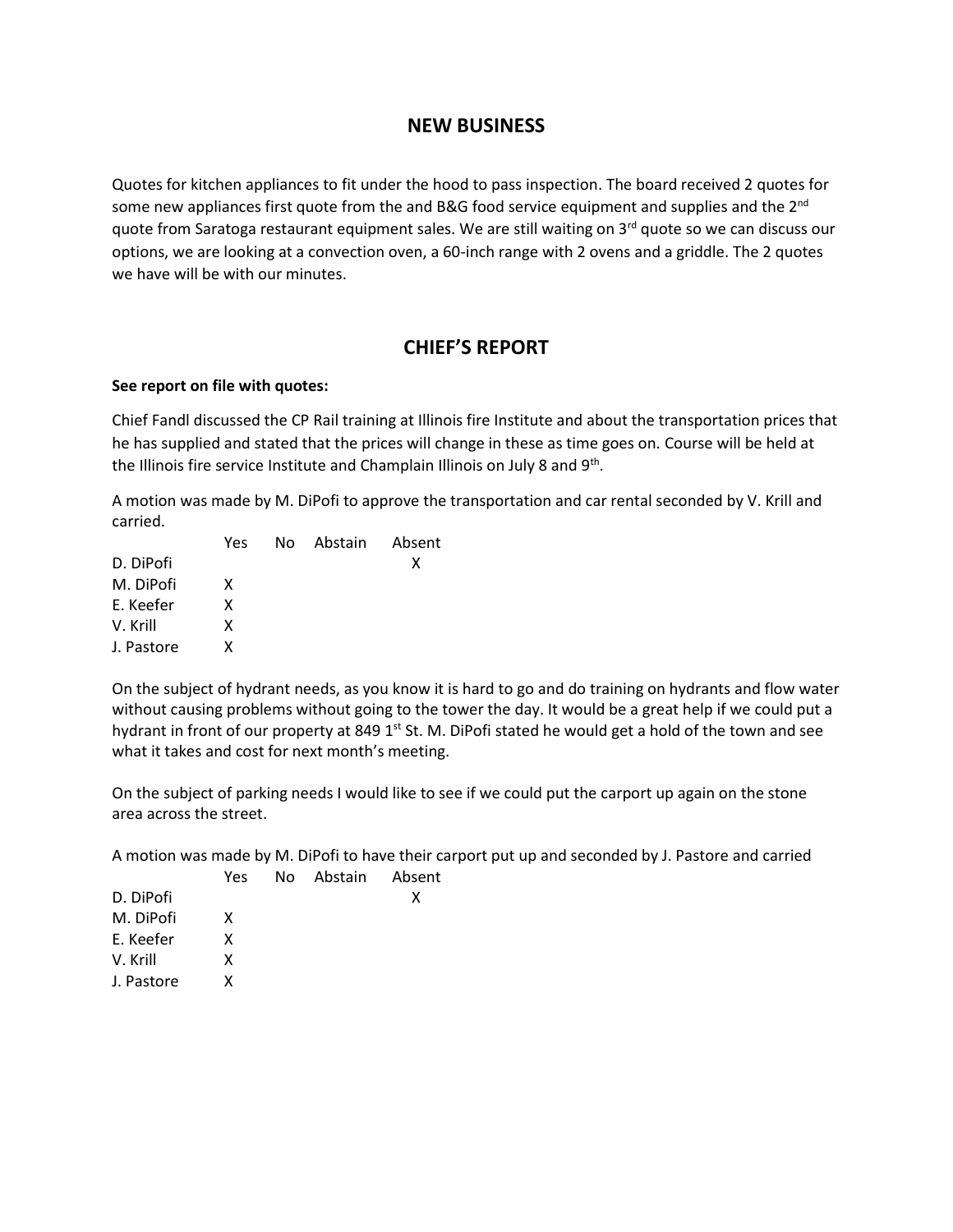Chief Fandl explained his reasoning for purchases and the quotes as supplied in his report.

A motion was made by M. DiPofi to purchase all the items as quoted seconded by V. Krill and carried.

|            | Yes | No Abstain Absent |   |
|------------|-----|-------------------|---|
| D. DiPofi  |     |                   | x |
| M. DiPofi  | x   |                   |   |
| E. Keefer  | x   |                   |   |
| V. Krill   | x   |                   |   |
| J. Pastore | x   |                   |   |
|            |     |                   |   |

N. Gingeresky to go to the Academy for 3 days for training.

M. DiPofi made a motion to allow him to go and pay all expenses as per Demin seconded by V. Krill and carried.

| Yes |  |                   |
|-----|--|-------------------|
|     |  | x                 |
| X   |  |                   |
| x   |  |                   |
| x   |  |                   |
| x   |  |                   |
|     |  | No Abstain Absent |

### **REPORTS**

#### **V. Krill:**

I have supplied an email from true green to be put on file that we have ended their service.

A motion was made by V. Krill to ratified and confirmed the termination of the contract with true green seconded by M. DiPofi carried.

|            | Yes | No Abstain Absent |   |
|------------|-----|-------------------|---|
| D. DiPofi  |     |                   | x |
| M. DiPofi  | x   |                   |   |
| E. Keefer  | x   |                   |   |
| V. Krill   | x   |                   |   |
| J. Pastore | x   |                   |   |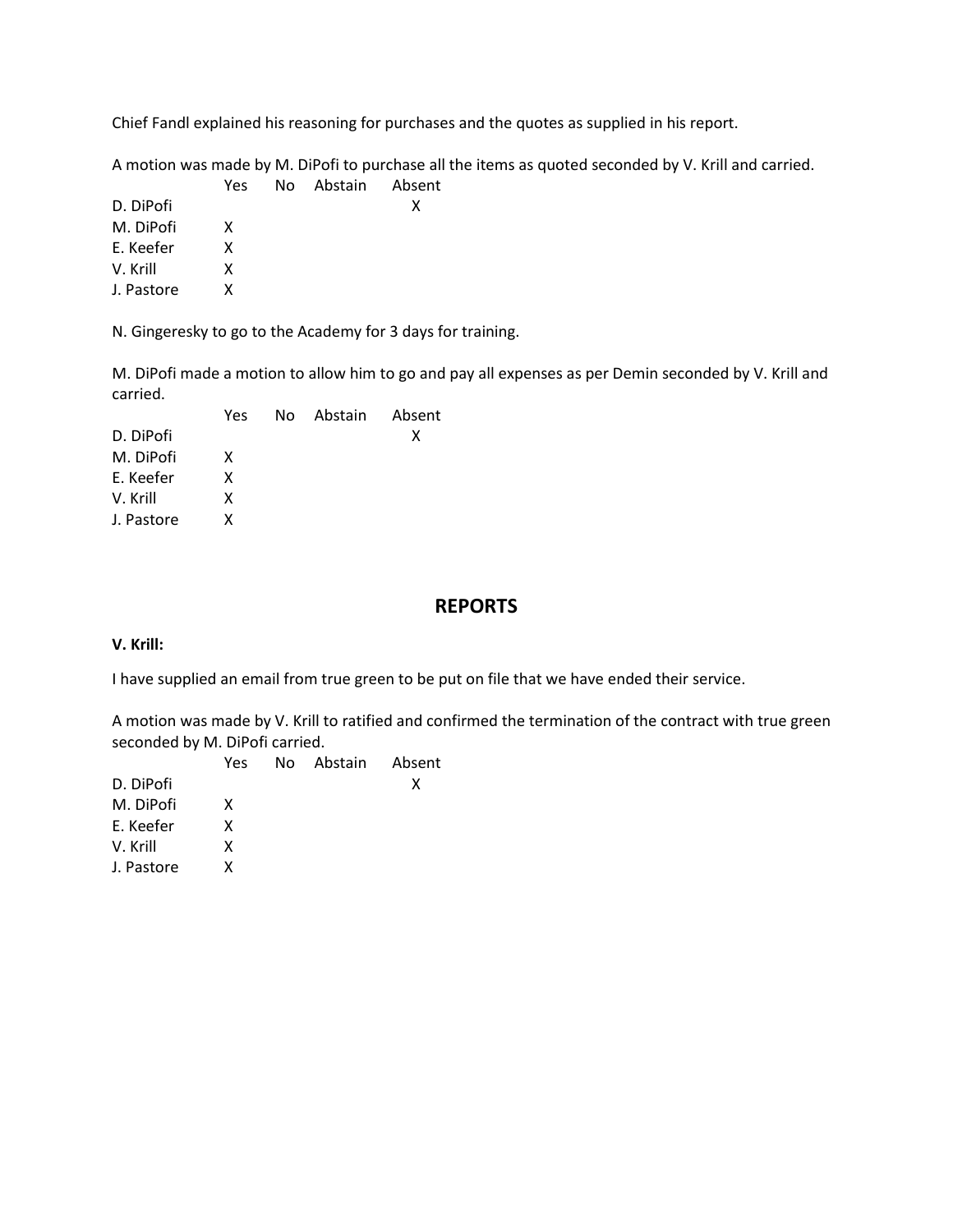#### **M. DiPofi:**

Information on the damage to Menands Fire Dept. overhead door from January, 2018. M. DiPofi explained that the insurance company stated if we pay by check for the repair our rates will not go up.

M. DiPofi made her motion to pay by check seconded by V. Krill carried.

|            | Yes | No Abstain Absent |   |
|------------|-----|-------------------|---|
| D. DiPofi  |     |                   | x |
| M. DiPofi  | X   |                   |   |
| E. Keefer  | x   |                   |   |
| V. Krill   | x   |                   |   |
| J. Pastore | x   |                   |   |
|            |     |                   |   |

We had a roof leak the roofer came an repair the leak and look for any other problems that need to be taken care of and also stated that the roof is in bad shape, he stated we are talking about \$250,000 as an estimate off the top of his head. J. Clark spoke of this matter and gave us a couple of options the best was to get a hold of CT male to write up specs on the roof for placement so we can send out for bids.

M. DiPofi made a motion to replace the air hose reel because the current one is a bad week seconded by V. Krill carried.

|            | Yes | No Abstain Absent |   |
|------------|-----|-------------------|---|
| D. DiPofi  |     |                   | х |
| M. DiPofi  | x   |                   |   |
| E. Keefer  | x   |                   |   |
| V. Krill   | x   |                   |   |
| J. Pastore | x   |                   |   |
|            |     |                   |   |

A motion was made by J. Pastore to have Earl call CT male to write up the specs seconded by M. DiPofi carried.

|            | Yes | No Abstain Absent |   |
|------------|-----|-------------------|---|
| D. DiPofi  |     |                   | x |
| M. DiPofi  | x   |                   |   |
| E. Keefer  | x   |                   |   |
| V. Krill   | X   |                   |   |
| J. Pastore | x   |                   |   |
|            |     |                   |   |

The dishwasher in the kitchen has been repaired, they found most of our problem was someone turned hot water heater down he resized it and when the temperature came up. M. DiPofi stated no one is to touch a hot water heater or furnace thank you.

I am going to get rope for the flags, informational only

I believe the secretary needs a credit card so he can purchase items online.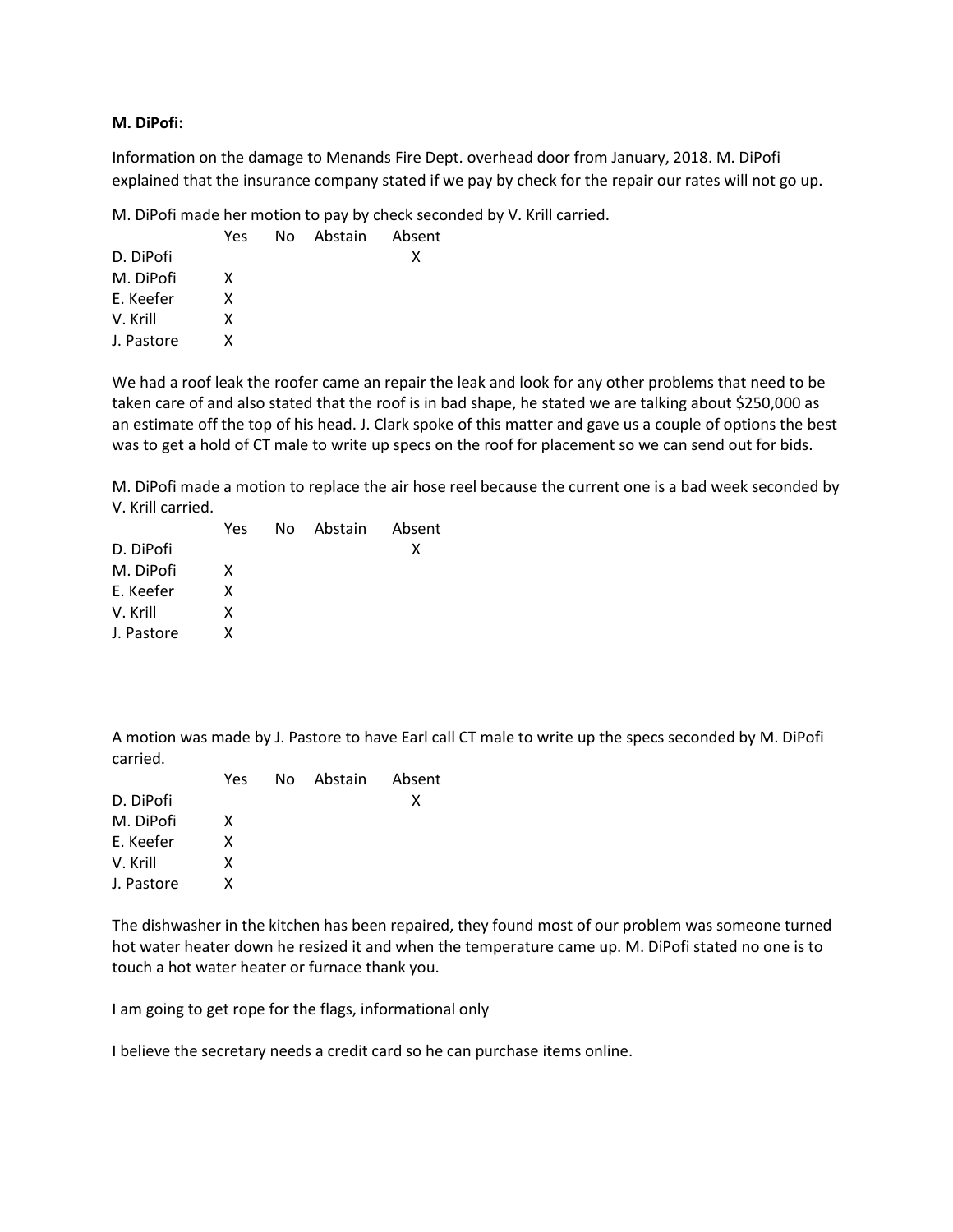M. DiPofi made a motion to get the secretary a credit card and it to our SOP's seconded by J. Pastore carried.

|            | Yes | No Abstain Absent |   |
|------------|-----|-------------------|---|
| D. DiPofi  |     |                   | х |
| M. DiPofi  | x   |                   |   |
| E. Keefer  | x   |                   |   |
| V. Krill   | x   |                   |   |
| J. Pastore | x   |                   |   |
|            |     |                   |   |

M. DiPofi made a motion to purchase new Commissioner's shirts in blue this includes our Treas. C. Bayly Seconded by V. Krill carried.

|            | Yes | No Abstain Absent |   |
|------------|-----|-------------------|---|
| D. DiPofi  |     |                   | x |
| M. DiPofi  | x   |                   |   |
| E. Keefer  | x   |                   |   |
| V. Krill   | x   |                   |   |
| J. Pastore | x   |                   |   |
|            |     |                   |   |

The long crew will cut down the bushes behind the building is in bad shape.

#### **D. DiPofi:**

Absent

#### **E. Keefer:**

Letter from the Board of Elections to use the building on Thursday, Sept.13, 2018 12pm to 9pm and Tuesday, November 6, 2018 6am to 9pm for Voting.

Went to Boght Fire House for Cancer Awareness

#### **J. Pastore:**

The mailbox needs replacing after being knocked down and I will take care of it.

On the property across the street is there anything new or anything we can do to move things along? J. Clark stated we are still waiting on Encon.

The district thanks T. Peters for doing a fundraiser.

#### **J. Clark:**

Last month I offered to digitize the district SOP's, E. Keefer gave me to book he had and it is set up very good it has your history of voyeur SOP's to date and I am returning it back to E. Keefer.

I also went over the driving training manual and tried to make it shorter. I emailed everyone with my suggestions for you to act on tonight if you desire to.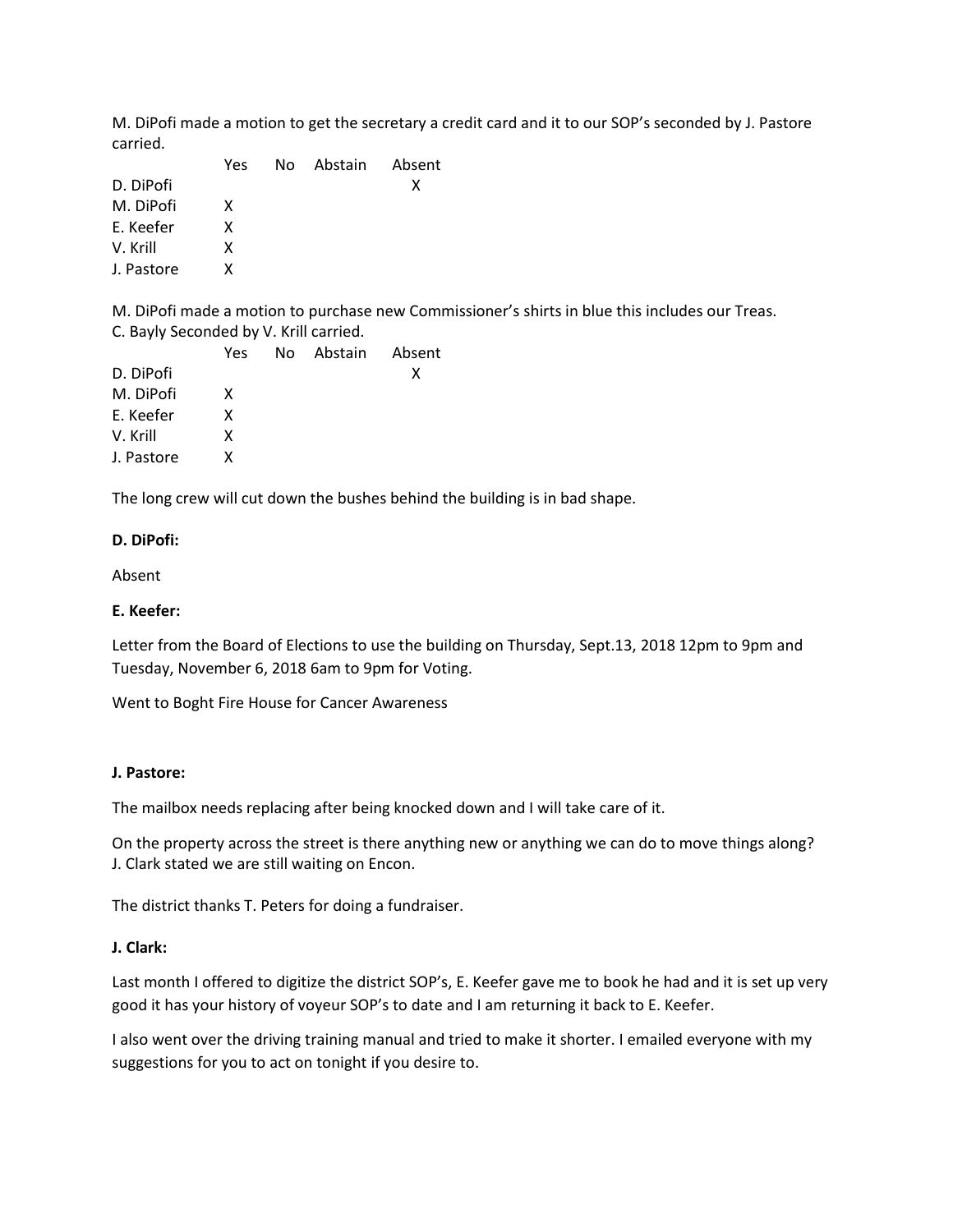| A motion was made by M. DiPofi to accept the new driver's manual and seconded by V. Krill carried. |  |
|----------------------------------------------------------------------------------------------------|--|
|----------------------------------------------------------------------------------------------------|--|

|            | Yes | No Abstain Absent |   |
|------------|-----|-------------------|---|
| D. DiPofi  |     |                   | X |
| M. DiPofi  | x   |                   |   |
| E. Keefer  | x   |                   |   |
| V. Krill   | x   |                   |   |
| J. Pastore | x   |                   |   |
|            |     |                   |   |

We need a new proposal for a professional audit service for a quote of 5 years starting 2018 to 2022. I can start that if you would like.

A motion was made by J. Pastore for Jack to start the RFP for the audit service seconded by M. DiPofi carried.

|            | Yes. | No Abstain Absent |   |
|------------|------|-------------------|---|
| D. DiPofi  |      |                   | x |
| M. DiPofi  | X    |                   |   |
| E. Keefer  | x    |                   |   |
| V. Krill   | x    |                   |   |
| J. Pastore | x    |                   |   |
|            |      |                   |   |

We also need an executive session. J. Pastore made a motion to enter executive session at 8:04pm seconded by V. Krill and carried.

|            | Yes | No Abstain Absent |   |
|------------|-----|-------------------|---|
| D. DiPofi  |     |                   | x |
| M. DiPofi  | x   |                   |   |
| E. Keefer  | x   |                   |   |
| V. Krill   | x   |                   |   |
| J. Pastore | x   |                   |   |

A motion by V. Krill exit executive session at 8:16pm seconded by J. Pastore carried.

|            | Yes | No Abstain Absent |   |
|------------|-----|-------------------|---|
| D. DiPofi  |     |                   | x |
| M. DiPofi  | x   |                   |   |
| E. Keefer  | x   |                   |   |
| V. Krill   | x   |                   |   |
| J. Pastore | x   |                   |   |